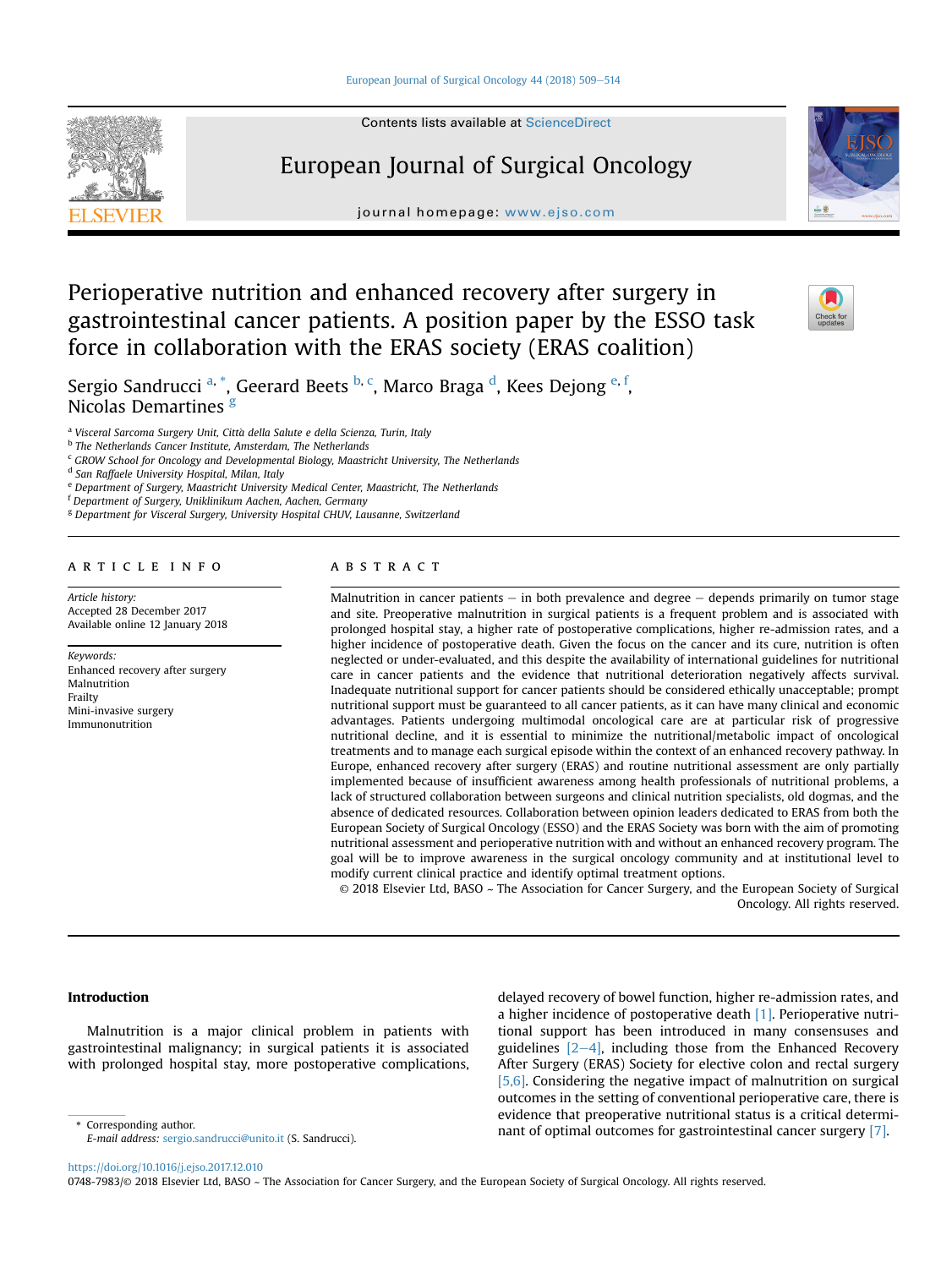ERAS protocols are multimodal perioperative care pathways designed to achieve early recovery after surgical procedures by maintaining preoperative organ function and reducing the profound stress response following surgery. The key elements of ERAS protocols include preoperative counselling, optimization of nutrition, standardized analgesic and anesthetic regimens, and early mobilization  $[6]$ . Despite the significant body of evidence indicating that ERAS protocols lead to improved outcomes, they challenge traditional surgical doctrine, and as a result their implementation has been slow.

The aspect of nutrition is an essential component of enhanced recovery programs, including omission of presurgical fasting, oral carbohydrate load, and early initiation of oral intake after surgery. However, there are no standardized protocols of diet progression before and after oncological surgery. The studies examining the impact of nutritional status on the outcomes of gastrointestinal cancer surgery within an ERAS setting are very heterogeneous, so it is impossible to draw definitive conclusions  $[8]$ .

The present position paper results from the collaboration between opinion leaders dedicated to ERAS from both the ESSO and ERAS societies. The aim is to emphasize the importance of preoperative nutritional status on the short-term outcomes of an ERAS program for gastrointestinal cancer surgery in order to favor the incorporation of nutritional issues and ERAS philosophy into daily practice. Among the different aspects of perioperative management, the key issues for a best-practice approach for oncology patients undergoing gastrointestinal surgery must be nutrition assessment, management of frailties, prehabilitation, and minimally invasive surgery.

#### Importance of standard ERAS

Enhanced recovery is a multimodal perioperative care pathway designed to achieve early recovery by attenuating surgical stress with a significant reduction  $(30-40%)$  in postoperative complications [\[9\]](#page-4-0). This is based on more than 20 evidence-based interventions covering all areas of the patients' journey throughout the surgical process [\[10\]](#page-4-0). Various terminologies (fast-track, enhanced recovery program) with different protocols have been described in the literature. The ERAS Society [\[11\]](#page-4-0) was the first to publish international consensus guidelines for colorectal surgery [\[12\],](#page-4-0) and these were then extended to various other surgeries. The use of standard ERAS as described by the guidelines is essential in order to have a common language worldwide. This allows internal and external reproducibility, as well as comparisons between different centers. Consequently, multicentric studies can be conducted and published [\[13\].](#page-4-0) Moreover, a standardized ERAS implementation is also a key element for sustained beneficial results over time [\[14\]](#page-4-0) Therefore, a well-established and standardized ERAS is essential for evidence-based management of patients.

# The need for nutritional screening and supplementation in malnourished patients

The influence of nutritional status on postoperative morbidity and mortality has been well documented in both retrospective and prospective studies. Inadequate oral intake for more than 14 days is associated with higher mortality. The energy and protein requirements can be estimated at  $25-30$  kcal/kg and 1.5 g/kg ideal body weight, respectively  $[3]$ . Two multivariate analyses have shown, for patients undergoing surgery for cancer, that undernutrition is an independent risk factor for increased complications and mortality, length of hospital stay, and costs [\[15,16\]](#page-4-0).

The prevalence of malnutrition is in the range  $15-60\%$  in hospitalized patients, and increases up to 71% in cancer patients [\[17\].](#page-4-0) Malnutrition is also related to cachexia and sarcopenia; the pathophysiology of weight loss in these patients may be related to a combination of undernutrition, inflammation, and cancer-induced catabolism [\[18\].](#page-4-0) A recent meta-analysis has clearly shown that sarcopenia is an independent prognostic factor for complications and survival following oncological surgery [\[19\].](#page-4-0) Identification of malnutrition is especially important for patients with cancer who undergo surgery, being associated with significant catabolic changes including net fat oxidation and lean tissue loss.

Implementation of neoadjuvant chemotherapy as the standard of care for cancer patients represents an additional nutritional concern; in a study of patients with esophageal cancer the rate of malnutrition increased to 22% after neoadjuvant chemotherapy  $(P = .046)$  [\[20\].](#page-4-0)

Improvement in nutritional status can decrease the infection rate in critically ill patients. In an RCT assessing the effects of parenteral nutrition support in orally undernourished patients, a decrease in nosocomial infections was observed among supported versus not-supported patients  $(P = .02)$  [\[21\]](#page-4-0).

It is essential to minimize the nutritional/metabolic impact of both surgery and multimodal treatments by identifying patients in need of nutritional interventions. The Scored Patient-Generated Subjective Global Assessment (PG-SGA) has been accepted as a malnutrition assessment tool for the oncology population and has been used in many studies [\[22\]](#page-4-0); sarcopenia can easily be quantified using preoperative CT scans, and its detection can be used to improve the clinical management of sarcopenic cancer patients [\[19\]](#page-4-0).

Perioperative care must include nutrition in the overall patient management by optimization of nutritional status prior to surgery, avoiding long periods of preoperative fasting, re-establishing early postoperative oral feeding, and starting nutritional therapy as soon as a nutritional risk becomes apparent. The ERAS protocol follows these principles strictly (preoperative carbohydrate loading, early PO feeding), allowing a significant reduction in length of hospital stay for patients undergoing either minor or major abdominal surgery [\[23,24\]](#page-4-0).

The role of oral nutritional supplements (ONSs) in malnourished patients is well established; in a recent randomized controlled trial (RCT) patients with colorectal cancer with preoperative weight loss  $>1$  kg/3-6 months were randomized to receiving either 250 mL/day ONS (10.1 KJ and 0.096 g protein per mL) plus dietary advice or dietary advice alone. Compared with dietary advice alone, ONS patients had fewer infections and lower weight loss after surgery for colorectal cancer [\[25\].](#page-4-0)

The role of nutritional supplements in well-nourished surgical patients is still debated. In a Polish RCT [\[26\]](#page-4-0) patients without malnutrition received ONS for 14 days before surgery or (control arm) were kept on their everyday diet. In the postoperative period, patients in the control group had significantly more serious complications ( $P < .001$ ) compared to patients receiving nutritional supplementation. Moreover, levels of all laboratory parameters declined significantly ( $P < .001$ ) in these patients, while remaining stable or increasing in the interventional arm (albumin plus total protein or transferrin plus total lymphocyte count, respectively).

A recently published Cochrane review [\[27\]](#page-4-0) failed to observe any significant benefit of early postoperative enteral feeding in colorectal patients, but the 14 studies analyzed were either small or were poor methodologically.

Patients at moderate or severe nutritional risk (especially those undergoing upper gastrointestinal cancer surgery) should be considered for routine postoperative nutritional support (where relevant by oral or enteral routes) and consideration should be given to extending such support when the patient is discharged into the community [\[28,29\].](#page-4-0)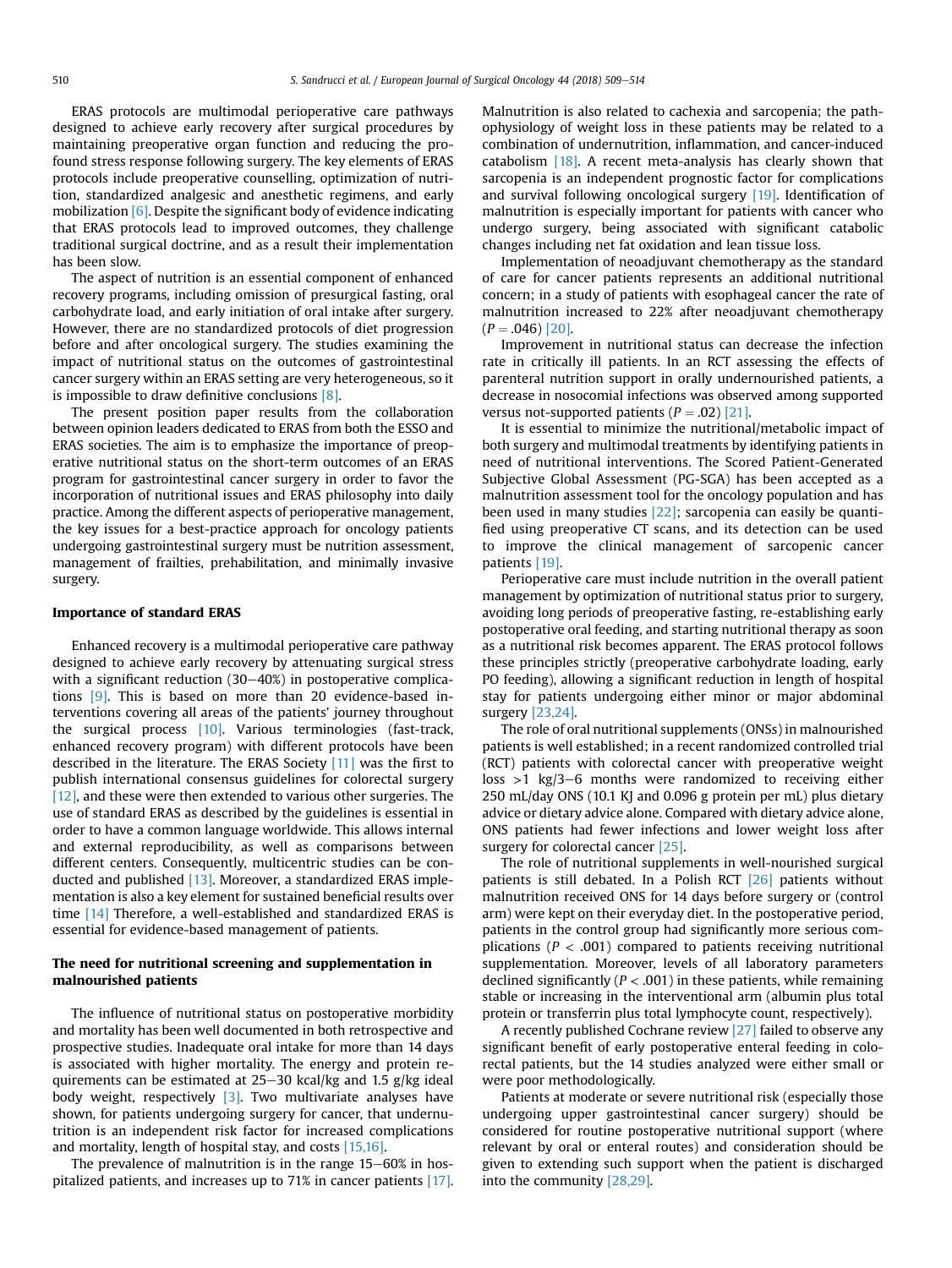In cancer patients, the impairment of aerobic capacity negatively affects preoperative functional reserve and increases the risk of postoperative complications [\[30\]](#page-4-0). Often, these patients have a low muscle mass due to undernutrition and/or cancer-related muscle catabolism. Recent studies suggest that several cytokines produced by the tumor  $-$  or secreted by the host in response to the tumor  $-$  induce muscle hypercatabolism [\[31\].](#page-4-0) Cancer-associated systemic inflammation causes a greater need for glucose as a substrate to support inflammatory tissue and immune cells. Therefore, part of the muscle mass is converted to glucose via gluconeogenesis. As a consequence, there ensues a rapid loss of muscle mass and a decrease in muscle function. In cancer patients, sarcopenia has been associated with a worse physical performance, reduced response to chemoradiotherapy, increased postoperative morbidity and mortality, and a reduced life expectancy  $[32-36]$  $[32-36]$  $[32-36]$ . Sometimes, low muscle protein availability is associated with an increased visceral adipose tissue resulting in sarcopenic obesity. An excess of visceral fat is a source of pro-inflammatory cytokines and leptin, which influence insulin resistance and energetic metabolism. The combination of visceral obesity and sarcopenia reduces the chance of rescuing patients from major postoperative complications and increases the likelihood of postoperative mortality  $[37-39]$  $[37-39]$ .

There is some evidence that optimizing body composition and enhancing oxygen uptake ability before surgery may contribute to improved postoperative outcome. A multimodal prehabilitation  $program - including physical exercise, nutritional supplements, and$ anxiety-reduction strategies  $-$  can optimize the patient's body composition and physical performance. In a randomized trial, a prehabilitation program enhanced patient functional recovery, reduced postoperative morbidity, and shortened hospital stay following colorectal surgery  $[40]$ . Similarly, a personalized prehabilitation program enhanced aerobic capacity and reduced postoperative complications in a randomized blind controlled trial carried out in high-risk patients undergoing major gastrointestinal surgery [\[41\]](#page-4-0). Since prehabilitation programs and types of exercise training differed during the intervention  $(3-6$  weeks), future studies should be carried out to standardize the preoperative pathway.

#### The management of frail and elderly patients

More and more elderly patients are being surgically treated for cancer; frequently, these patients are frail and need special assessment and care. Within an older population, comorbidities and age-related cachexia and sarcopenia are more prevalent. This may have a negative effect on the patient's fitness and postoperative outcome. Cancer cachexia is associated with a mortality rate of up to 80% [\[18,42\].](#page-4-0) Weight loss is the most universal symptom of cancer cachexia. However, weight loss does not specify what is lost; this can be either skeletal muscle or adipose tissue, or both. So, assessing body composition may require detailed assessment by e.g. CT scan or MRI [\[43\].](#page-4-0) Of note, edema and tumor load may cause an increase in weight, potentially masking weight loss.

Malabsorption and maldigestion are major drivers of weight loss in patients with pancreatic cancer and therefore also require assessment. Preoperative screening to identify vulnerable patients is essential since every frail and elderly (cachectic) patient presents with specific problems and comorbidities. For these reasons, patients who are at risk of complications should receive additional pre- and postoperative support from a dietitian whenever possible. Moreover, timely intervention in the case of complications is important, potentially reducing sequential complications and complication-related mortality (i.e. reducing "failure to rescue") [\[44\]](#page-4-0). Preoperative interventions (e.g. exercise, nutritional support, and pharmacological support) should be developed for vulnerable patients to improve outcome: the "better in, better out" principle.

Nutritional evaluation and its prognostic implications are involved in the very important aspect of assessing treatment goals together with patients. An integral part of the risk assessment, this could be a decision determinant for alternative less-invasive treatment or even no treatment at all.

### The role of immunonutrients

In recent years, standard nutritional formulas have been modified by the addition of arginine, omega-3 fatty acids, glutamine, and other components, which may increase immune responses by modulating inflammatory responses or enhancing protein synthesis after surgery. The potential effects of immunonutrients include reducing infections and other postoperative complications. Significant benefits regarding infectious complications were found for the pre-, peri- and postoperative use of the immunomodulating diet [\[45\]](#page-4-0). The non-infectious complications and the length of hospital stay were reduced in the case of peri- or postoperative initiation of the diet. The meta-analysis from Osland et al. and Song et al. [\[45,46\]](#page-4-0) confirmed the benefits of the perioperative and sole postoperative use; the superiority of immune-enriched supplements has not been proven in the preoperative period, as no significant differences were found either in the complication rate or in functional capability and body weight.

The SONVI study [\[47\]](#page-4-0) has shown that the combination of ERAS care and immunonutrient supplements can reduce postoperative complications. Patients receiving immunonutrients preoperatively and postoperatively had fewer complications (primarily infectious) than those who received standard supplements.

Several meta-analyses of randomized controlled studies have shown that patients undergoing major surgery (including for cancer) may have reduced infectious complication rates and lengths of stay in hospital when given an immune-enhancing feed rather than a standard isocaloric, isonitrogenous feed  $[46,48-51]$  $[46,48-51]$  $[46,48-51]$ . However, strong evidence is still lacking. A recent study [\[52\]](#page-4-0) evaluated the potential benefits of different combinations of immunonutrients in major abdominal surgery on mortality, morbidity and length of hospital stay. A total of 83 RCTs with 7116 patients were evaluated. Taking all trials into account, immunonutrients reduced overall complications and infectious complications, and shortened hospital stay, compared with control groups (grade of evidence low to moderate). These effects vanished after excluding trials at high and unclear risk of bias: non-industry-funded trials reported no positive effects for overall complications, whereas those funded by industry reported large effects. This bias clearly reduces confidence in the existing evidence.

#### Surgical technique: instrumentation

In abdominal surgery, laparoscopic techniques decrease the trauma to the abdominal wall and peritoneum, and particularly meticulous technique in the operative field is mandatory. Laparoscopic techniques generally result in less blood loss, a decreased surgical stress response, less postoperative pain and discomfort, earlier return of bowel function, and quicker recovery. Together with the decreased incidence of wound complications, this leads to decreased hospital stay compared to open surgery. The development of laparoscopic techniques had the same goals and ran parallel to the development of the first ERAS protocols, even though those were initially designed for open surgery. It has become clear that incorporation of laparoscopic techniques in ERAS protocols further enhances outcome. This was demonstrated in the four-arm randomized LAFA trial where the combined laparoscopy/fast-track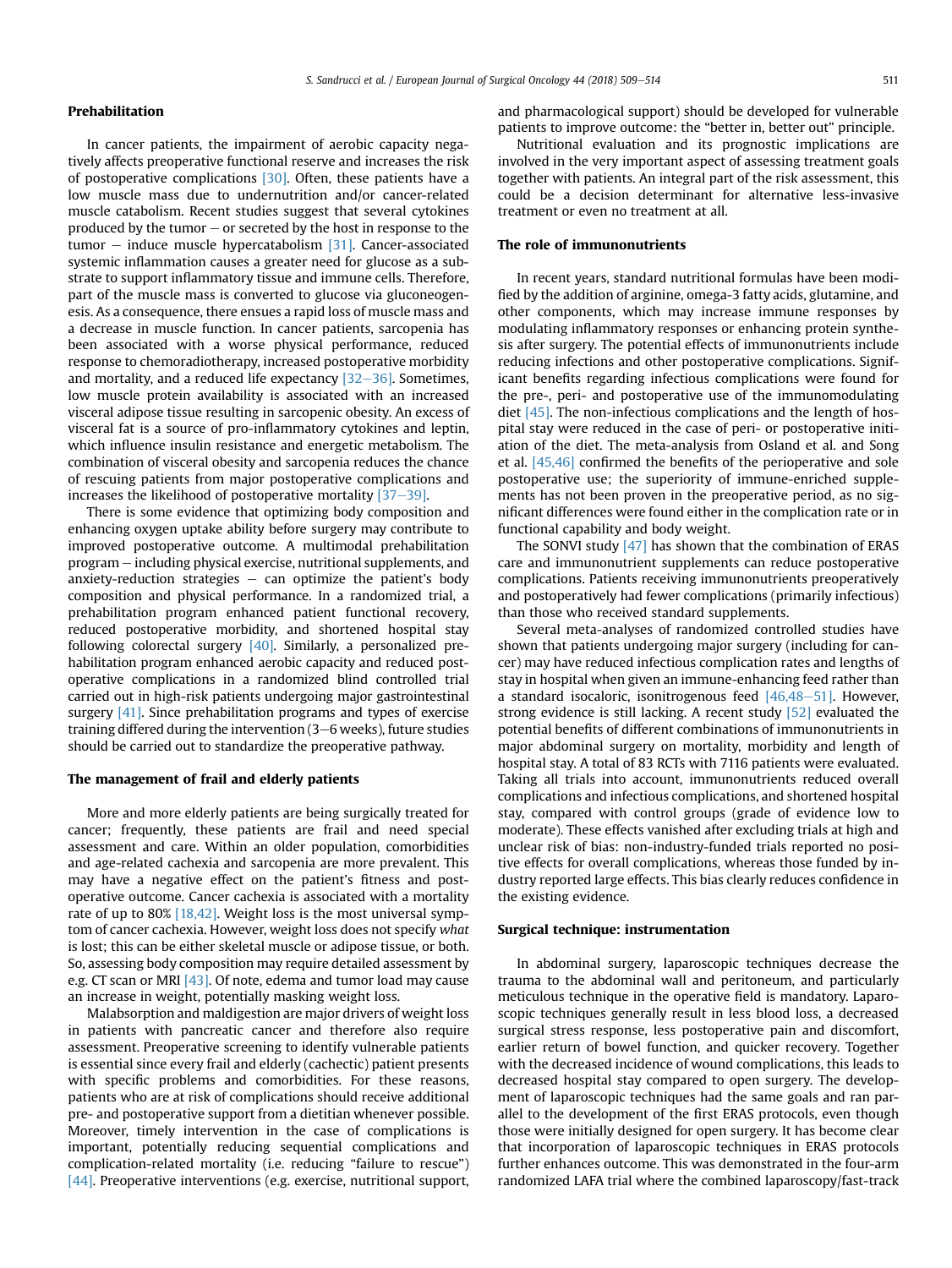<span id="page-3-0"></span>arm had a shorter hospital stay than the open and non-fast-track arms [\[53\]](#page-4-0). The current evidence suggests that laparoscopic techniques and ERAS protocols work highly synergistically. The decrease in surgical trauma after minimally invasive surgery is one important element in improving recovery after surgery. In open surgery thoracic epidural anesthesia was very important for pain control but is less so with laparoscopic surgery, and many centers have adapted their protocols accordingly [\[54\].](#page-4-0) Laparoscopic instrumentation has gradually improved, and high-definition optical systems have improved vision to overcome the difficulties inherent in laparoscopic surgery. There is, however, still room for technical improvement that will allow a wider use of minimally invasive techniques in more surgical areas. The cost issue should also be addressed by the manufacturing companies in order to allow a more global implementation.

In addition to laparoscopic instrumentation, there are also other areas of technical progress that can benefit patients. Surgical navigation and incorporation of perioperative imaging methods can allow for more precise location of tumors or metastases and for more targeted resection or intervention, also decreasing surgical trauma. Anastomotic healing is an important determinant in the outcome of gastrointestinal surgery, and further improvements in stapler design and perfusion assessment could help to decrease anastomotic leaks. A more controversial area of technical progress is robotic surgery, with more degrees of freedom, 3D view, more stability, etc. The exact benefit remains to be established, and the economic aspects will be highly important in determining implementation. In an RTC considering robotic-assisted versus laparo-scopic rectal cancer surgery [\[55\]](#page-4-0), there were neither significant differences in conversion rates to open surgery nor in complication rates and quality-of-life outcomes. The healthcare costs in roboticassisted laparoscopic group were significantly higher than in the laparoscopic group.

In addition to the short-term benefits, the assessment of new technologies also concerns long-term oncological safety. For colon cancer, a Cochrane analysis has convincingly shown that oncological outcomes do not differ between open and laparoscopic approaches [\[56\].](#page-4-0) For rectal cancer, oncological equivalence was not clearly demonstrated, and further studies are needed [\[57,58\].](#page-4-0) For esophagogastric and pancreatic cancer and liver metastases  $[59-62]$  $[59-62]$  $[59-62]$ comparative cohort series suggest that, with proper selection, the oncological outcome may not be compromised.

#### Impact on healthcare costs

Steady increases in healthcare costs expressed as a proportion of Gross Domestic Product are observed worldwide. Therefore, cost reductions are a key issue in most healthcare systems. It is now well established that successful implementation of ERAS leads not only to an improvement in postoperative outcome but also to a significant reduction in costs, estimated at 1800-8000 Euros per patient [\[63,64\].](#page-5-0) The sustained implementation of ERAS programs requires additional resources, both clinical (ERAS dedicated nurse, training and dedicated time for the ERAS team and nutrition assessment) and technical (ERAS Interactive Audit System, goal-directed fluid therapy monitoring, carbohydrate drinks, nutritional integration). Taking these costs into account, ERAS is still associated with a positive return on investment (ROI) [\[65,66\].](#page-5-0) Direct savings are obtained in decreased resource utilization with reduced laboratory tests and radiological procedures, and mostly in decreased lengths of hospital stays  $[63]$ . By multiplying length-of-stay reductions (at least  $1-2$  days) [\[67,68\]](#page-5-0) by annual patient load, the annual impact on inpatient bed-days saved can be estimated for each institution. In conclusion, ERAS program implementation is a powerful tool for decreasing costs, an essential issue in modern health care.

#### Conclusions

Malnutrition is particularly common in gastrointestinal surgical oncology and may affect over 50% of patients. Nutrition is an important component of ERAS, and nutritional status is an independent predictor of clinical outcome. In patient groups within the ERAS program, nutrition recommendations should be properly integrated to achieve optimal perioperative care and to reduce operative risk, especially in malnourished patients.

Preoperative optimization of patients plays an essential role in successful outcomes. Screening for malnutrition and sarcopenia is one of the important elements within a multimodal ERAS program because malnourished patients have worse surgical outcomes, such as increased postoperative morbidities, delayed recovery of gastrointestinal function, and prolonged hospitalization.

The ultimate benefits of minimally invasive surgery and ERAS are improved outcomes and faster recovery, given that laparoscopic surgery has been shown to improve outcomes alone or as a part of ERAS. Today, laparoscopy, where applicable, is considered an integral component of any ERAS protocol.

In Europe, ERAS and routine nutritional assessment are part of common practice in only a minority of cases, or are only partially implemented, with limited advantages for the patients. This could be related to insufficient awareness of nutritional problems among health professionals, lack of structured collaboration between surgeons and clinical nutrition specialists, old dogmas, and the absence of dedicated resources. In view of the above considerations, nutritional support and ERAS pathways may still represent a neglected right for cancer patients. This issue is particularly disturbing as robust supporting scientific evidence is available.

#### Conflict of interest statement

No conflict of interest of the involved authors concerning this paper.

#### Aknowledgements

This manuscript was prepared with scientific support from EFADs, European Specialist Dietetic Network for Oncology [http://](http://www.efad.org/everyone) [www.efad.org/everyone.](http://www.efad.org/everyone)

## References

- [1] [Cid Conde L, Fernandez Lopez T, Neira Blanco P, Arias Delgado J, Varela](http://refhub.elsevier.com/S0748-7983(18)30041-6/sref1) [Correa J, Gomez Lorenzo F. Hyponutrition prevalence among patients with](http://refhub.elsevier.com/S0748-7983(18)30041-6/sref1) [digestive neoplasm before surgery. Nutr Hosp 2008;23:46](http://refhub.elsevier.com/S0748-7983(18)30041-6/sref1)-[53](http://refhub.elsevier.com/S0748-7983(18)30041-6/sref1).
- [2] [Arends J, Baracos V, Bertz H, Bozzetti F, Calder PC, Deutz NEP, et al. ESPEN](http://refhub.elsevier.com/S0748-7983(18)30041-6/sref2) [expert group recommendations for action against cancer-related malnutri-](http://refhub.elsevier.com/S0748-7983(18)30041-6/sref2)tion. Clin Nutr 2017 Oct:36(5):1187-[96.](http://refhub.elsevier.com/S0748-7983(18)30041-6/sref2)
- [3] [Arends J, Bachmann P, Baracos V, Barthelemy N, Bertz H, Bozzetti F, et al.](http://refhub.elsevier.com/S0748-7983(18)30041-6/sref3) [ESPEN guidelines on nutrition in cancer patients. Clin Nutr 2017 Feb;36\(1\):](http://refhub.elsevier.com/S0748-7983(18)30041-6/sref3)  $11 - 48$  $11 - 48$
- [4] [Weimann A, Braga M, Carli F, Higashiguchi T, Hübner M, Klek S, et al. ESPEN](http://refhub.elsevier.com/S0748-7983(18)30041-6/sref4) [guideline: clinical nutrition in surgery. Clin Nutr 2017 Jun;36\(3\):623](http://refhub.elsevier.com/S0748-7983(18)30041-6/sref4)-[50](http://refhub.elsevier.com/S0748-7983(18)30041-6/sref4).
- [5] [Gustafsson UO, Scott MJ, Schwenk W, Demartines N, Roulin D, Francis N, et al.,](http://refhub.elsevier.com/S0748-7983(18)30041-6/sref5) [Enhanced Recovery After Surgery \(ERAS\) Society for Perioperative Care; Eu](http://refhub.elsevier.com/S0748-7983(18)30041-6/sref5)[ropean Society for Clinical Nutrition and Metabolism \(ESPEN\); International](http://refhub.elsevier.com/S0748-7983(18)30041-6/sref5) [Association for Surgical Metabolism and Nutrition \(IASMEN\). Guidelines for](http://refhub.elsevier.com/S0748-7983(18)30041-6/sref5) [perioperative care in elective colonic surgery: enhanced recovery after sur](http://refhub.elsevier.com/S0748-7983(18)30041-6/sref5)gery (ERAS(®[\)\) society recommendations. World J Surg 2013 Feb;37\(2\):](http://refhub.elsevier.com/S0748-7983(18)30041-6/sref5)  $759 - 84$
- [6] [Nygren J, Thacker J, Carli F, Fearon KC, Norderval S, Lobo DN, et al., Enhanced](http://refhub.elsevier.com/S0748-7983(18)30041-6/sref6) [Recovery After Surgery Society. Guidelines for perioperative care in elective](http://refhub.elsevier.com/S0748-7983(18)30041-6/sref6) [rectal/pelvic surgery: enhanced recovery after surgery \(ERAS](http://refhub.elsevier.com/S0748-7983(18)30041-6/sref6)®) society recommendations. Clin Nutr 2012 Dec; 31(6):  $801-16$ .
- [Sungurtekin H, Sungurtekin U, Balci C, Zencir M, Erdem E. The in](http://refhub.elsevier.com/S0748-7983(18)30041-6/sref7)fluence of [nutritional status on complications after major intraabdominal surgery. J Am](http://refhub.elsevier.com/S0748-7983(18)30041-6/sref7) Coll Nutr 2004 Jun; 23(3): 227-[32.](http://refhub.elsevier.com/S0748-7983(18)30041-6/sref7)
- [8] [Gustafsson UO, Ljungqvist O. Perioperative nutritional management in](http://refhub.elsevier.com/S0748-7983(18)30041-6/sref8) [digestive tract surgery. Curr Opin Clin Nutr Metab Care 2011;14:504](http://refhub.elsevier.com/S0748-7983(18)30041-6/sref8)-[9.](http://refhub.elsevier.com/S0748-7983(18)30041-6/sref8)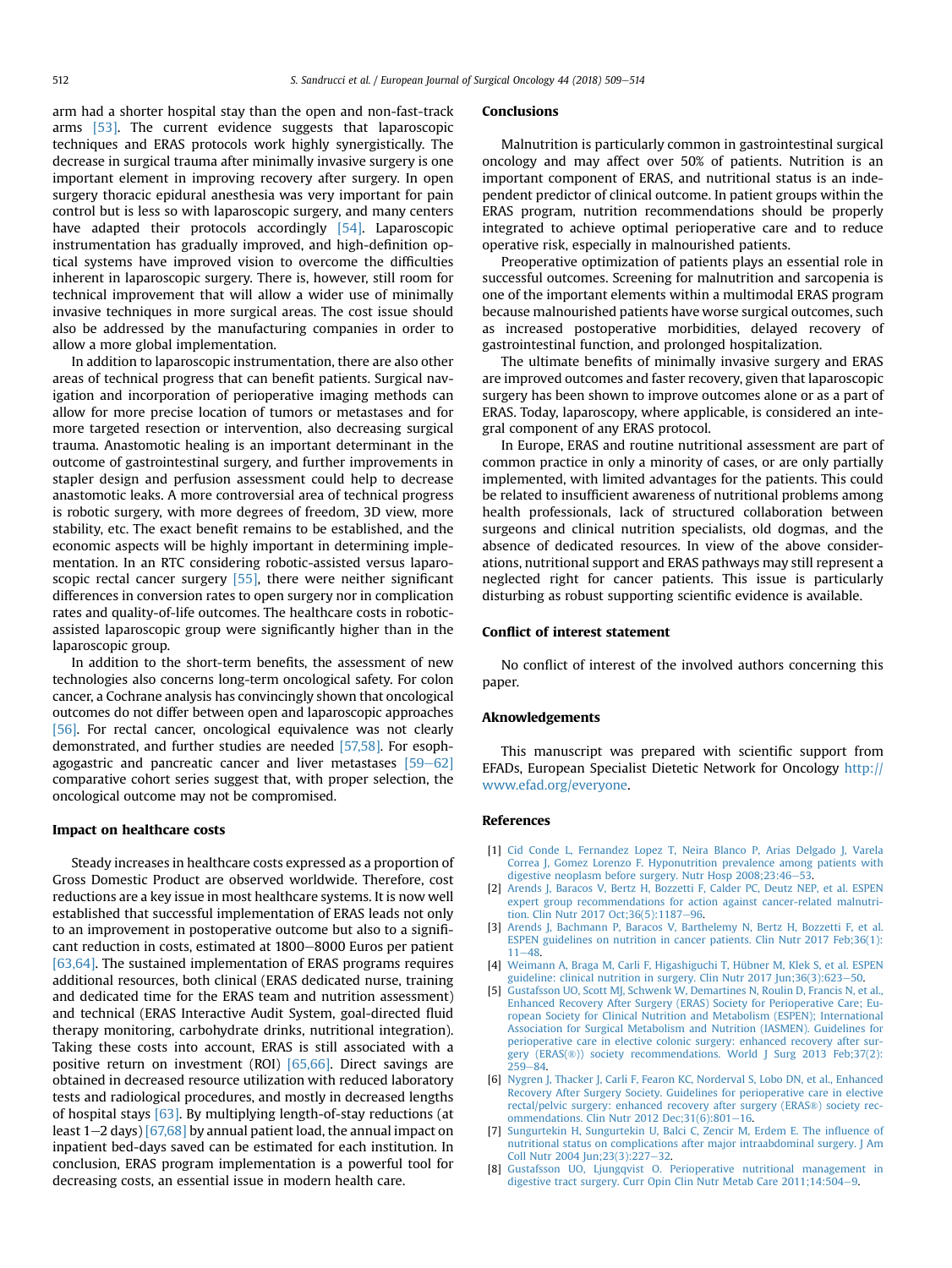- <span id="page-4-0"></span>[9] [Bond-Smith G, Belgaumkar AP, Davidson BR, Gurusamy KS. Enhanced recov](http://refhub.elsevier.com/S0748-7983(18)30041-6/sref9)[ery protocols for major upper gastrointestinal, liver and pancreatic surgery.](http://refhub.elsevier.com/S0748-7983(18)30041-6/sref9) [Cochrane Database Syst Rev 2016;2. CD011382.](http://refhub.elsevier.com/S0748-7983(18)30041-6/sref9)
- [10] [Ljungqvist O, Scott M, Fearon KC. Enhanced recovery after surgery: a review.](http://refhub.elsevier.com/S0748-7983(18)30041-6/sref10)  $JAMA$  Surg 2017;152(3):292-[8.](http://refhub.elsevier.com/S0748-7983(18)30041-6/sref10)
- [11] [Ljungqvist O, Young-Fadok T, Demartines N. The history of enhanced recovery](http://refhub.elsevier.com/S0748-7983(18)30041-6/sref11) [after surgery and the ERAS society. J Laparoendosc Adv Surg Tech A](http://refhub.elsevier.com/S0748-7983(18)30041-6/sref11) 2017:27(9):860-[2.](http://refhub.elsevier.com/S0748-7983(18)30041-6/sref11)
- [12] [Fearon KC, Ljungqvist O, Von Meyenfeldt M, Revhaug A, Dejong CH,](http://refhub.elsevier.com/S0748-7983(18)30041-6/sref12) [Lassen K, et al. Enhanced recovery after surgery: a consensus review of](http://refhub.elsevier.com/S0748-7983(18)30041-6/sref12) [clinical care for patients undergoing colonic resection. Clin Nutr 2005;24\(3\):](http://refhub.elsevier.com/S0748-7983(18)30041-6/sref12) [466](http://refhub.elsevier.com/S0748-7983(18)30041-6/sref12)-77
- [13] [ERAS Compliance Group. The impact of enhanced recovery protocol compli](http://refhub.elsevier.com/S0748-7983(18)30041-6/sref13)[ance on elective colorectal cancer resection: results from an international](http://refhub.elsevier.com/S0748-7983(18)30041-6/sref13) registry. Ann Surg 2015 Jun: 261(6): 1153-[9](http://refhub.elsevier.com/S0748-7983(18)30041-6/sref13).
- [14] [Martin D, Roulin D, Addor V, Blanc C, Demartines N, Hubner M. Enhanced](http://refhub.elsevier.com/S0748-7983(18)30041-6/sref14) [recovery implementation in colorectal surgery-temporary or persistent](http://refhub.elsevier.com/S0748-7983(18)30041-6/sref14)  $improvement?$  Langenbeck's Arch Surg  $2016;401(8):1163-9$  $2016;401(8):1163-9$ .
- [15] [Leandro-Merhi VA, de Aquino JL. Determinants of malnutrition and post](http://refhub.elsevier.com/S0748-7983(18)30041-6/sref15)[operative complications in hospitalized surgical patients. J Health Popul](http://refhub.elsevier.com/S0748-7983(18)30041-6/sref15) Nutr 2014 Sep:32(3):400-10
- [16] [Shpata V, Prendushi X, Kreka M, Kola I, Kurti F, Ohri I. Malnutrition at the time](http://refhub.elsevier.com/S0748-7983(18)30041-6/sref16) [of surgery affects negatively the clinical outcome of critically ill patients with](http://refhub.elsevier.com/S0748-7983(18)30041-6/sref16) gastrointestinal cancer. Med Arch 2014 Aug; $68(4)$ : $263-7$ .
- [17] [Lim SL, Ong KC, Chan YH, Loke WC, Ferguson M, Daniels L. Malnutrition and](http://refhub.elsevier.com/S0748-7983(18)30041-6/sref17) [its impact on cost of hospitalization, length of stay, readmission and 3-year](http://refhub.elsevier.com/S0748-7983(18)30041-6/sref17) [mortality. Clin Nutr 2012 Jun;31\(3\):345](http://refhub.elsevier.com/S0748-7983(18)30041-6/sref17)-[50.](http://refhub.elsevier.com/S0748-7983(18)30041-6/sref17)
- [18] [Fearon K, Strasser F, Anker SD, Bosaeus I, Bruera E, Fainsinger RL, et al. De](http://refhub.elsevier.com/S0748-7983(18)30041-6/sref18)finition and classifi[cation of cancer cachexia: an international consensus. Lancet](http://refhub.elsevier.com/S0748-7983(18)30041-6/sref18) Oncol 2011 May; 12(5): 489-[95.](http://refhub.elsevier.com/S0748-7983(18)30041-6/sref18)
- [19] [Joglekar S, Nau PN, Mezhir JJ. The impact of sarcopenia on survival and](http://refhub.elsevier.com/S0748-7983(18)30041-6/sref19) [complications in surgical oncology: a review of the current literature. J Surg](http://refhub.elsevier.com/S0748-7983(18)30041-6/sref19) Oncol 2015 Oct:112(5):503-[9.](http://refhub.elsevier.com/S0748-7983(18)30041-6/sref19)
- [20] [Awad S, Tan BH, Cui H, Bhalla A, Fearon KC, Parsons SL, et al. Marked changes](http://refhub.elsevier.com/S0748-7983(18)30041-6/sref20) [in body composition following neoadjuvant chemotherapy for oesophago](http://refhub.elsevier.com/S0748-7983(18)30041-6/sref20)[gastric cancer. Clin Nutr 2012 Feb;31\(1\):74](http://refhub.elsevier.com/S0748-7983(18)30041-6/sref20)-[7.](http://refhub.elsevier.com/S0748-7983(18)30041-6/sref20)
- [21] [Heidegger CP, Berger MM, Graf S, Zingg W, Darmon P, Costanza MC, et al.](http://refhub.elsevier.com/S0748-7983(18)30041-6/sref21) [Optimisation of energy provision with supplemental parenteral nutrition in](http://refhub.elsevier.com/S0748-7983(18)30041-6/sref21) [critically ill patients: a randomised controlled clinical trial. Lancet 2013 Feb](http://refhub.elsevier.com/S0748-7983(18)30041-6/sref21) 2:381(9864):385-[93.](http://refhub.elsevier.com/S0748-7983(18)30041-6/sref21)
- [22] [Cunha Cde M, Sampaio Ede J, Varj](http://refhub.elsevier.com/S0748-7983(18)30041-6/sref22)ã[o ML, Factum CS, Ramos LB, Barreto-](http://refhub.elsevier.com/S0748-7983(18)30041-6/sref22)[Medeiros JM. Nutritional assessment in surgical oncology patients: a](http://refhub.elsevier.com/S0748-7983(18)30041-6/sref22) [comparative analysis between methods. Nutr Hosp 2014 Nov 1;31\(2\):](http://refhub.elsevier.com/S0748-7983(18)30041-6/sref22)  $916 - 21.$  $916 - 21.$  $916 - 21.$
- [23] [Awad S, Varadhan KK, Ljungqvist O, Lobo DN. A meta-analysis of randomised](http://refhub.elsevier.com/S0748-7983(18)30041-6/sref23) [controlled trials on preoperative oral carbohydrate treatment in elective](http://refhub.elsevier.com/S0748-7983(18)30041-6/sref23) [surgery. Clin Nutr 2013;32:34](http://refhub.elsevier.com/S0748-7983(18)30041-6/sref23)-[44.](http://refhub.elsevier.com/S0748-7983(18)30041-6/sref23)
- [24] [Smith MD, McCall J, Plank L, Herbison GP, Soop M, Nygren J. Preoperative](http://refhub.elsevier.com/S0748-7983(18)30041-6/sref24) [carbohydrate treatment for enhancing recovery after elective surgery.](http://refhub.elsevier.com/S0748-7983(18)30041-6/sref24) [Cochrane Database Syst Rev 2014 Aug 14;8.](http://refhub.elsevier.com/S0748-7983(18)30041-6/sref24)
- [25] [Burden ST, Gibson DJ, Lal S, Hill J, Pilling M, Soop M, et al. Pre-operative](http://refhub.elsevier.com/S0748-7983(18)30041-6/sref25) [oral nutritional supplementation with dietary advice versus dietary advice](http://refhub.elsevier.com/S0748-7983(18)30041-6/sref25) [alone in weight-losing patients with colorectal cancer: single-blind ran](http://refhub.elsevier.com/S0748-7983(18)30041-6/sref25)[domized controlled trial. J Cachexia Sarcopenia Muscle 2017 Jun;8\(3\):](http://refhub.elsevier.com/S0748-7983(18)30041-6/sref25)  $437 - 46.$  $437 - 46.$  $437 - 46.$  $437 - 46.$
- [26] Kabata P, Jastrzębski T, Kąkol M, Król K, Bobowicz M, Kosowska A, et al. [Preoperative nutritional support in cancer patients with no clinical signs of](http://refhub.elsevier.com/S0748-7983(18)30041-6/sref26) [malnutrition](http://refhub.elsevier.com/S0748-7983(18)30041-6/sref26)-[prospective randomized controlled trial. Support Care Cancer](http://refhub.elsevier.com/S0748-7983(18)30041-6/sref26) 2015 Feb; 23(2): 365-[70](http://refhub.elsevier.com/S0748-7983(18)30041-6/sref26).
- [27] [Andersen HK, Lewis SJ, Thomas S. Early enteral nutrition within 24h of](http://refhub.elsevier.com/S0748-7983(18)30041-6/sref27) [colorectal surgery versus later commencement of feeding for postoperative](http://refhub.elsevier.com/S0748-7983(18)30041-6/sref27) [complications. Cochrane Database Syst Rev 2006;4. CD004080](http://refhub.elsevier.com/S0748-7983(18)30041-6/sref27).
- [28] [Beattie AH, Prach AT, Baxter JP, Pennington CR. A randomised controlled trial](http://refhub.elsevier.com/S0748-7983(18)30041-6/sref28) [evaluating the use of enteral nutritional supplements postoperatively in](http://refhub.elsevier.com/S0748-7983(18)30041-6/sref28) [malnourished surgical patients. Gut 2000;46:813](http://refhub.elsevier.com/S0748-7983(18)30041-6/sref28)-[8](http://refhub.elsevier.com/S0748-7983(18)30041-6/sref28).
- [29] [Vidal Casariego A, Calleja Fern](http://refhub.elsevier.com/S0748-7983(18)30041-6/sref29)ández A, Villar Taibo R, Urioste Fondo A, Pintor [de la Maza B, Hern](http://refhub.elsevier.com/S0748-7983(18)30041-6/sref29)ández Moreno A, et al. Effi[cacy of enteral nutritional sup](http://refhub.elsevier.com/S0748-7983(18)30041-6/sref29)[port after hospital discharge in major gastrointestinal surgery patients: a](http://refhub.elsevier.com/S0748-7983(18)30041-6/sref29) [systematic review. Nutr Hosp 2017 Jun 5;34\(3\):719](http://refhub.elsevier.com/S0748-7983(18)30041-6/sref29)–[26](http://refhub.elsevier.com/S0748-7983(18)30041-6/sref29).
- [30] [Snowden CP, Prentis J, Jacques B, Anderson H, Manas D, Jones D, et al.](http://refhub.elsevier.com/S0748-7983(18)30041-6/sref30) Cardiorespiratory fi[tness predicts mortality and hospital length of stay after](http://refhub.elsevier.com/S0748-7983(18)30041-6/sref30) [major elective surgery in older people. Ann Surg 2013 Jun;257\(6\):999](http://refhub.elsevier.com/S0748-7983(18)30041-6/sref30)-[1004](http://refhub.elsevier.com/S0748-7983(18)30041-6/sref30).
- [31] [Tan CR, Yaffee PM, Jamil LH, Lo SK, Nissen N, Pandol SJ, et al. Pancreatic cancer](http://refhub.elsevier.com/S0748-7983(18)30041-6/sref31) [cachexia: a review of mechanisms and therapeutics. Front Physiol 2014:83](http://refhub.elsevier.com/S0748-7983(18)30041-6/sref31)-[8](http://refhub.elsevier.com/S0748-7983(18)30041-6/sref31).
- [32] Reisinger KW, van Vugt JL, Tegels JJ, Snijders C, Hulsewé KW, Hoofwijk AG, et al. Functional compromise refl[ected by sarcopenia, frailty, and nutritional](http://refhub.elsevier.com/S0748-7983(18)30041-6/sref32) [depletion predicts adverse postoperative outcome after colorectal cancer](http://refhub.elsevier.com/S0748-7983(18)30041-6/sref32) [surgery. Ann Surg 2015;261:345](http://refhub.elsevier.com/S0748-7983(18)30041-6/sref32)-[52.](http://refhub.elsevier.com/S0748-7983(18)30041-6/sref32)
- [33] [Malietzis G, Aziz O, Bagnall NM, Johns N. The role of body composition](http://refhub.elsevier.com/S0748-7983(18)30041-6/sref33) [evaluation by computerized tomography in determining colorectal cancer](http://refhub.elsevier.com/S0748-7983(18)30041-6/sref33) [treatment outcomes: a systematic review. Eur J Surg Oncol 2015;41\(2\):](http://refhub.elsevier.com/S0748-7983(18)30041-6/sref33) [186](http://refhub.elsevier.com/S0748-7983(18)30041-6/sref33)-[96.](http://refhub.elsevier.com/S0748-7983(18)30041-6/sref33)
- [34] [Lieffers JR, Bathe OF, Fassbender K, Winget M, Baracos VE. Sarcopenia is](http://refhub.elsevier.com/S0748-7983(18)30041-6/sref34) [associated with postoperative infection and delayed recovery from colorectal](http://refhub.elsevier.com/S0748-7983(18)30041-6/sref34) cancer resection surgery. Br J Cancer  $2012;107(6):931-6$ .
- [35] [Peng PD, van Vledder MG, Tsai S, de Jong MC, Makary M, Ng J, et al. Sarcopenia](http://refhub.elsevier.com/S0748-7983(18)30041-6/sref35) [negatively impacts short-term outcomes in patients undergoing hepatic](http://refhub.elsevier.com/S0748-7983(18)30041-6/sref35) resection for colorectal liver metastasis. HPB (Oxford)  $2011;13(7):439-46$  $2011;13(7):439-46$ .
- [36] [Bachmann J, Heiligensetzer M, Krakowski-Roosen H, Büchler MW, Friess H,](http://refhub.elsevier.com/S0748-7983(18)30041-6/sref36) [Martignoni ME. Cachexia worsens prognosis in patients with resectable](http://refhub.elsevier.com/S0748-7983(18)30041-6/sref36) [pancreatic cancer. J Gastrointest Surg 2008 Jul;12\(7\):1193](http://refhub.elsevier.com/S0748-7983(18)30041-6/sref36)-[201.](http://refhub.elsevier.com/S0748-7983(18)30041-6/sref36)
- [37] [Pausch T, Hartwig W, Hinz U, Swolana T, Bundy BD, Hackert T, et al. Cachexia but](http://refhub.elsevier.com/S0748-7983(18)30041-6/sref37) [not obesity worsens the postoperative outcome after pancreatoduodenectomy](http://refhub.elsevier.com/S0748-7983(18)30041-6/sref37) in pancreatic cancer. Surgery  $2012$  Sep:152(3 Suppl1):S81-[8.](http://refhub.elsevier.com/S0748-7983(18)30041-6/sref37)
- [38] [Peng P, Hyder O, Firoozmand A, Kneuertz P, Schulick RD, Huang D, et al.](http://refhub.elsevier.com/S0748-7983(18)30041-6/sref38) [Impact of sarcopenia on outcomes following resection of pancreatic adeno](http://refhub.elsevier.com/S0748-7983(18)30041-6/sref38)carcinoma. J Gastrointest Surg 2012 Aug; $16(8)$ : $1478-86$ .
- [39] [Pecorelli N, Carrara G, De Cobelli F, Cristel G, Damascelli A, Balzano G, et al.](http://refhub.elsevier.com/S0748-7983(18)30041-6/sref39) [Effect of sarcopenia and visceral obesity on mortality and pancreatic](http://refhub.elsevier.com/S0748-7983(18)30041-6/sref39) fistula following pancreatic cancer surgery. Br  $\overline{1}$  Surg 2016 Mar:103(4):434-[42.](http://refhub.elsevier.com/S0748-7983(18)30041-6/sref39)
- [40] [Carli F, Charlebois P, Stein B, Feldman L, Zavorsky G, Kim DJ, et al. Randomized](http://refhub.elsevier.com/S0748-7983(18)30041-6/sref40) [clinical trial of prehabilitation in colorectal surgery. Br J Surg 2010 Aug;97\(8\):](http://refhub.elsevier.com/S0748-7983(18)30041-6/sref40) [1187](http://refhub.elsevier.com/S0748-7983(18)30041-6/sref40)-[97.](http://refhub.elsevier.com/S0748-7983(18)30041-6/sref40)
- [41] [Barberan-Garcia A, Ubr](http://refhub.elsevier.com/S0748-7983(18)30041-6/sref41)é [M, Roca J, Lacy AM, Burgos F, Risco R, et al. Person](http://refhub.elsevier.com/S0748-7983(18)30041-6/sref41) [alised prehabilitation in high-risk patients undergoing elective major](http://refhub.elsevier.com/S0748-7983(18)30041-6/sref41) [abdominal surgery: a randomized blinded controlled trial. Ann Surg 2018](http://refhub.elsevier.com/S0748-7983(18)30041-6/sref41)  $Jan:267(1):50-6$  $Jan:267(1):50-6$  $Jan:267(1):50-6$
- [42] [Von Haehling S, Anker SD. Prevalence, incidence and clinical impact of](http://refhub.elsevier.com/S0748-7983(18)30041-6/sref42) [cachexia: facts and numbers-update 2014. J Cachexia Sarcopenia Muscle](http://refhub.elsevier.com/S0748-7983(18)30041-6/sref42)  $2014.5(4)$ :261-[3](http://refhub.elsevier.com/S0748-7983(18)30041-6/sref42).
- [43] [Mourtzakis M, Prado CMM, Lieffers JR, Reiman T, McCargar LJ, Baracos VE.](http://refhub.elsevier.com/S0748-7983(18)30041-6/sref43) [A practical and precise approach to quanti](http://refhub.elsevier.com/S0748-7983(18)30041-6/sref43)fication of body composition in [cancer patients using computed tomography images acquired during routine](http://refhub.elsevier.com/S0748-7983(18)30041-6/sref43) care. Appl Physiol Nutr Metab  $2008;33(5):997-1006$ .
- [44] [Taenzer AH, Pyke JB, McGrath SP. A review of current and emerging ap](http://refhub.elsevier.com/S0748-7983(18)30041-6/sref44)[proaches to address failure-to-rescue. Anesthesiology 2011;115\(2\):421](http://refhub.elsevier.com/S0748-7983(18)30041-6/sref44)-[31](http://refhub.elsevier.com/S0748-7983(18)30041-6/sref44).
- [45] [Song GM, Tian X, Zhang L, Ou YX, Yi LJ, Shuai T, et al. Immunonutrition](http://refhub.elsevier.com/S0748-7983(18)30041-6/sref45) [support for patients undergoing surgery for gastrointestinal malignancy:](http://refhub.elsevier.com/S0748-7983(18)30041-6/sref45) [preoperative, postoperative, or perioperative? A bayesian network meta](http://refhub.elsevier.com/S0748-7983(18)30041-6/sref45)[analysis of randomized controlled trials. Medicine \(Baltimore\) 2015](http://refhub.elsevier.com/S0748-7983(18)30041-6/sref45) [Jul;94\(29\):e1225.](http://refhub.elsevier.com/S0748-7983(18)30041-6/sref45)
- [46] [Osland E, Hossain MB, Khan S, Memon MA. Effect of timing of pharmaconu](http://refhub.elsevier.com/S0748-7983(18)30041-6/sref46)[trition \(immunonutrition\) administration on outcomes of elective surgery for](http://refhub.elsevier.com/S0748-7983(18)30041-6/sref46) [gastrointestinal malignancies: a systematic review and meta-analysis. JPEN J](http://refhub.elsevier.com/S0748-7983(18)30041-6/sref46) Parenter Enter Nutr 2014 Jan: 38(1): 53-[69](http://refhub.elsevier.com/S0748-7983(18)30041-6/sref46).
- [47] [Moya P, Soriano-Irigaray L, Ramirez JM, Garcea A, Blasco O, Blanco FJ, et al.](http://refhub.elsevier.com/S0748-7983(18)30041-6/sref47) [Perioperative standard oral nutrition supplements versus immunonutrition in](http://refhub.elsevier.com/S0748-7983(18)30041-6/sref47) [patients undergoing colorectal resection inan enhanced recovery \(eras\) pro](http://refhub.elsevier.com/S0748-7983(18)30041-6/sref47)[tocol: a multicenter randomized clinical trial \(SONVI study\). Medicine \(Bal](http://refhub.elsevier.com/S0748-7983(18)30041-6/sref47)[timore\) 2016 May;95\(21\):e3704](http://refhub.elsevier.com/S0748-7983(18)30041-6/sref47).
- [48] [Hegazi RA, Hustead DS, Evans DC. Preoperative standard oral nutrition sup](http://refhub.elsevier.com/S0748-7983(18)30041-6/sref48)[plements vs immunonutrition: results of a systematic review and meta](http://refhub.elsevier.com/S0748-7983(18)30041-6/sref48)[analysis. J Am Coll Surg 2014;219:1078](http://refhub.elsevier.com/S0748-7983(18)30041-6/sref48)-[87.](http://refhub.elsevier.com/S0748-7983(18)30041-6/sref48)
- [49] [Braga M, Wischmeyer PE, Drover J, Heyland DK. Clinical evidence for phar](http://refhub.elsevier.com/S0748-7983(18)30041-6/sref49)[maconutrition in major elective surgery. J Parenter Enteral Nutr 2013;37\(5](http://refhub.elsevier.com/S0748-7983(18)30041-6/sref49) [Suppl.\):66S](http://refhub.elsevier.com/S0748-7983(18)30041-6/sref49)-[72S](http://refhub.elsevier.com/S0748-7983(18)30041-6/sref49).
- [50] Hübner M, Cerantola Y, Grass F, Bertrand PC, Schäfer M, Demartines N. Pre[operative immunonutrition in patients at nutritional risk: results of a double](http://refhub.elsevier.com/S0748-7983(18)30041-6/sref50)[blinded randomized clinical trial. Eur J Clin Nutr 2012 Jul;66\(7\):850](http://refhub.elsevier.com/S0748-7983(18)30041-6/sref50)-[5](http://refhub.elsevier.com/S0748-7983(18)30041-6/sref50).
- [51] [Marimuthu K, Varadhan KK, Ljungqvist O, Lobo DN. A meta-analysis of the](http://refhub.elsevier.com/S0748-7983(18)30041-6/sref51) [effect of combinations of immune modulating nutrients on outcome in pa](http://refhub.elsevier.com/S0748-7983(18)30041-6/sref51)[tients undergoing major open gastrointestinal surgery. Ann Surg 2012;255\(6\):](http://refhub.elsevier.com/S0748-7983(18)30041-6/sref51)  $1060 - 8$  $1060 - 8$
- [52] [Probst P, Ohmann S, Klaiber U, Hüttner FJ, Billeter AT, Ulrich A, et al. Meta](http://refhub.elsevier.com/S0748-7983(18)30041-6/sref52)[analysis of immunonutrition in major abdominal surgery. Br J Surg 2017](http://refhub.elsevier.com/S0748-7983(18)30041-6/sref52) [Nov;104\(12\):1594](http://refhub.elsevier.com/S0748-7983(18)30041-6/sref52)-[608.](http://refhub.elsevier.com/S0748-7983(18)30041-6/sref52)
- [53] [Vlug MS, Wind J, Hollmann MW, Ubbink DT, Cense HA, Engel AF, et al., LAFA](http://refhub.elsevier.com/S0748-7983(18)30041-6/sref53) [study group. Laparoscopy in combination with fast track multimodal man](http://refhub.elsevier.com/S0748-7983(18)30041-6/sref53)[agement is the best perioperative strategy in patients undergoing colonic](http://refhub.elsevier.com/S0748-7983(18)30041-6/sref53) [surgery: a randomized clinical trial \(LAFA-study\). Ann Surg 2011 Dec;254\(6\):](http://refhub.elsevier.com/S0748-7983(18)30041-6/sref53) [868](http://refhub.elsevier.com/S0748-7983(18)30041-6/sref53)-[75.](http://refhub.elsevier.com/S0748-7983(18)30041-6/sref53)
- [54] [Feldheiser A, Aziz O, Baldini G, Cox BP, Fearon KC, Feldman LS, et al. Enhanced](http://refhub.elsevier.com/S0748-7983(18)30041-6/sref54) [recovery after surgery \(ERAS\) for gastrointestinal surgery, part 2: consensus](http://refhub.elsevier.com/S0748-7983(18)30041-6/sref54) [statement for anaesthesia practice. Acta Anaesthesiol Scand 2016 Mar;60\(3\):](http://refhub.elsevier.com/S0748-7983(18)30041-6/sref54) [289](http://refhub.elsevier.com/S0748-7983(18)30041-6/sref54)-[334.](http://refhub.elsevier.com/S0748-7983(18)30041-6/sref54)
- [55] [Jayne D, Pigazzi A, Marshall H, Croft J, Corrigan N, Copeland J, et al. Effect of](http://refhub.elsevier.com/S0748-7983(18)30041-6/sref55) [robotic-assisted vs conventional laparoscopic surgery on risk of conversion to](http://refhub.elsevier.com/S0748-7983(18)30041-6/sref55) [open laparotomy among patients undergoing resection for rectal cancer: the](http://refhub.elsevier.com/S0748-7983(18)30041-6/sref55) [ROLARR randomized clinical trial. JAMA 2017 Oct 24;318\(16\):1569](http://refhub.elsevier.com/S0748-7983(18)30041-6/sref55)-[80](http://refhub.elsevier.com/S0748-7983(18)30041-6/sref55).
- [56] [Kuhry E, Schwenk WF, Gaupset R, Romild U, Bonjer HJ. Long-term results of](http://refhub.elsevier.com/S0748-7983(18)30041-6/sref56) [laparoscopic colorectal cancer resection. Cochrane Database Syst Rev 2008](http://refhub.elsevier.com/S0748-7983(18)30041-6/sref56) [Apr 16;\(2\). CD003432.](http://refhub.elsevier.com/S0748-7983(18)30041-6/sref56)
- [57] [Vennix S, Pelzers L, Bouvy N, Beets GL, Pierie JP, Wiggers T, et al. Laparoscopic](http://refhub.elsevier.com/S0748-7983(18)30041-6/sref57) [versus open total mesorectal excision for rectal cancer. Cochrane Database](http://refhub.elsevier.com/S0748-7983(18)30041-6/sref57) [Syst Rev 2014 Apr 15;\(4\), CD005200.](http://refhub.elsevier.com/S0748-7983(18)30041-6/sref57)
- [58] [Tou S, Bergamaschi R. Laparoscopic rectal cancer resection: inferior to open or](http://refhub.elsevier.com/S0748-7983(18)30041-6/sref58) [not? Colorectal Dis 2016 Mar;18\(3\):233.](http://refhub.elsevier.com/S0748-7983(18)30041-6/sref58)
- [59] [Benedix F, Dalicho SF, Stübs P, Schubert D, Bruns C. Evidence base for mini](http://refhub.elsevier.com/S0748-7983(18)30041-6/sref59)[mally invasive esophagectomy for esophageal cancer. Chirurg 2014](http://refhub.elsevier.com/S0748-7983(18)30041-6/sref59) [Aug;85\(8\):668](http://refhub.elsevier.com/S0748-7983(18)30041-6/sref59)-[74](http://refhub.elsevier.com/S0748-7983(18)30041-6/sref59).